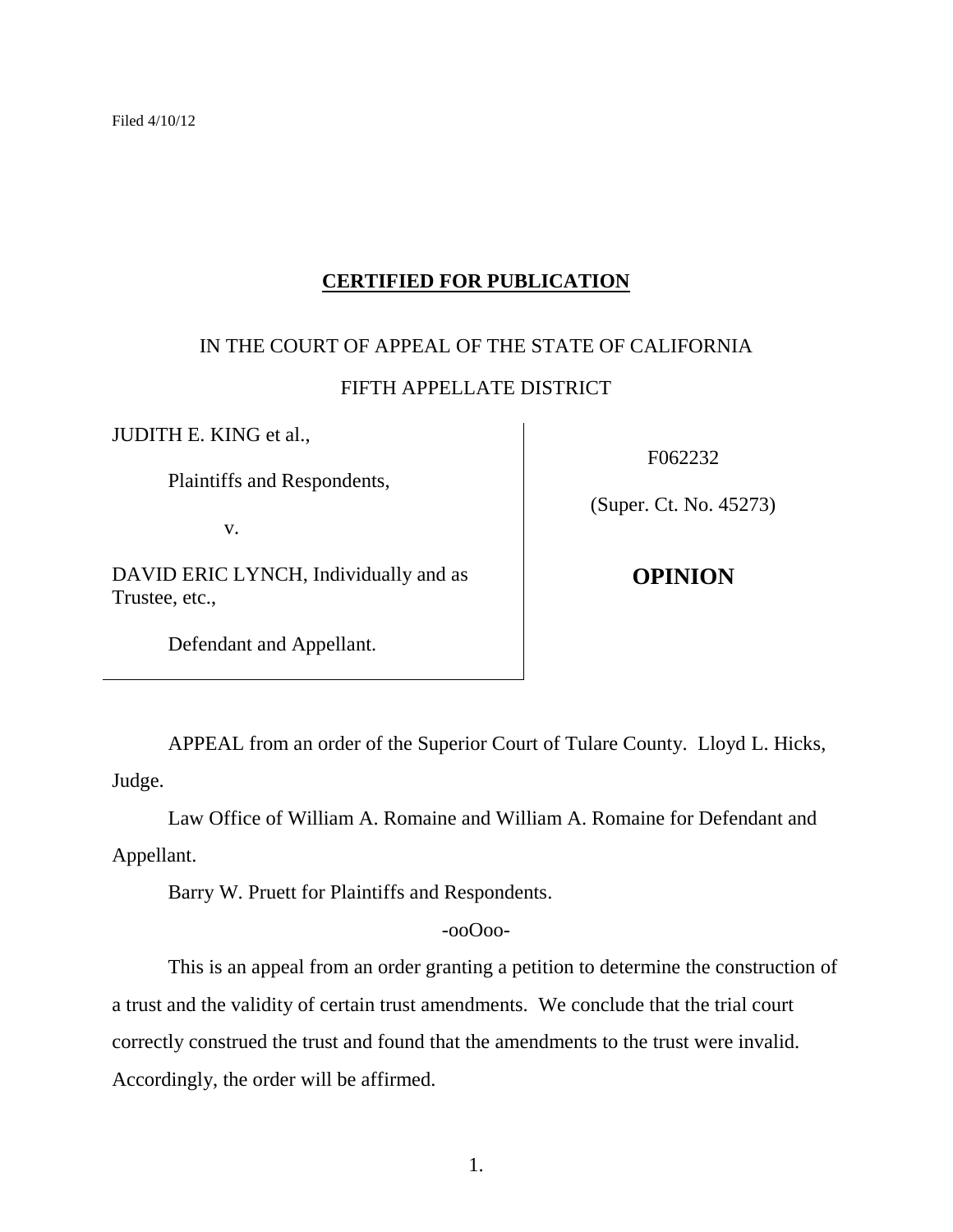## **BACKGROUND**

In July 2004, Zoel Night Lynch and Edna Mae Lynch, a married couple, created a revocable trust.**<sup>1</sup>** The trust designated the settlors, Zoel and Edna, as initial trustees of the trust. The trust provided that during the lifetime of the settlors, the income and principal of the trust would be used for the support of the settlors.

Article "FOURTH" of the trust concerned modification and revocation. That article provided, with omissions not pertinent to this appeal, the following:

"During the joint lifetimes of the Settlors, this Trust may be amended, in whole or in part, with respect to jointly owned property by an instrument in writing signed by both Settlors and delivered to the Trustee, and with respect to separately owned property by an instrument in writing signed by the Settlor who contributed that property to the Trust, delivered to the Trustee.

"During the joint lifetimes of the Settlors, this Trust may be revoked, in whole or in part, with respect to jointly owned property by an instrument in writing signed by either Settlor and delivered to the Trustee and the other Settlor, and with respect to separately owned property by an instrument in writing signed by the Settlor who contributed that property to the Trust, delivered to the Trustee.…

"The first Settlor to die shall be called the "Deceased Spouse" and the living Settlor shall be called the "Surviving Spouse." The Surviving Spouse shall have the powers to amend or revoke this Trust in whole or in part.… [¶] … [¶]

"The powers of the Settlors to revoke or amend this instrument are personal to Settlors and shall not be exercisable in Settlors" behalf by any conservator, guardian or other fiduciary, except that revocation or amendment may be authorized, after notice to the Trustee, by the court that appointed the conservator, guardian or other fiduciary."

**<sup>1</sup>** This case involves a number of members of the Lynch family. For convenience and clarity we will refer to individuals by their first names after the initial use of their full names.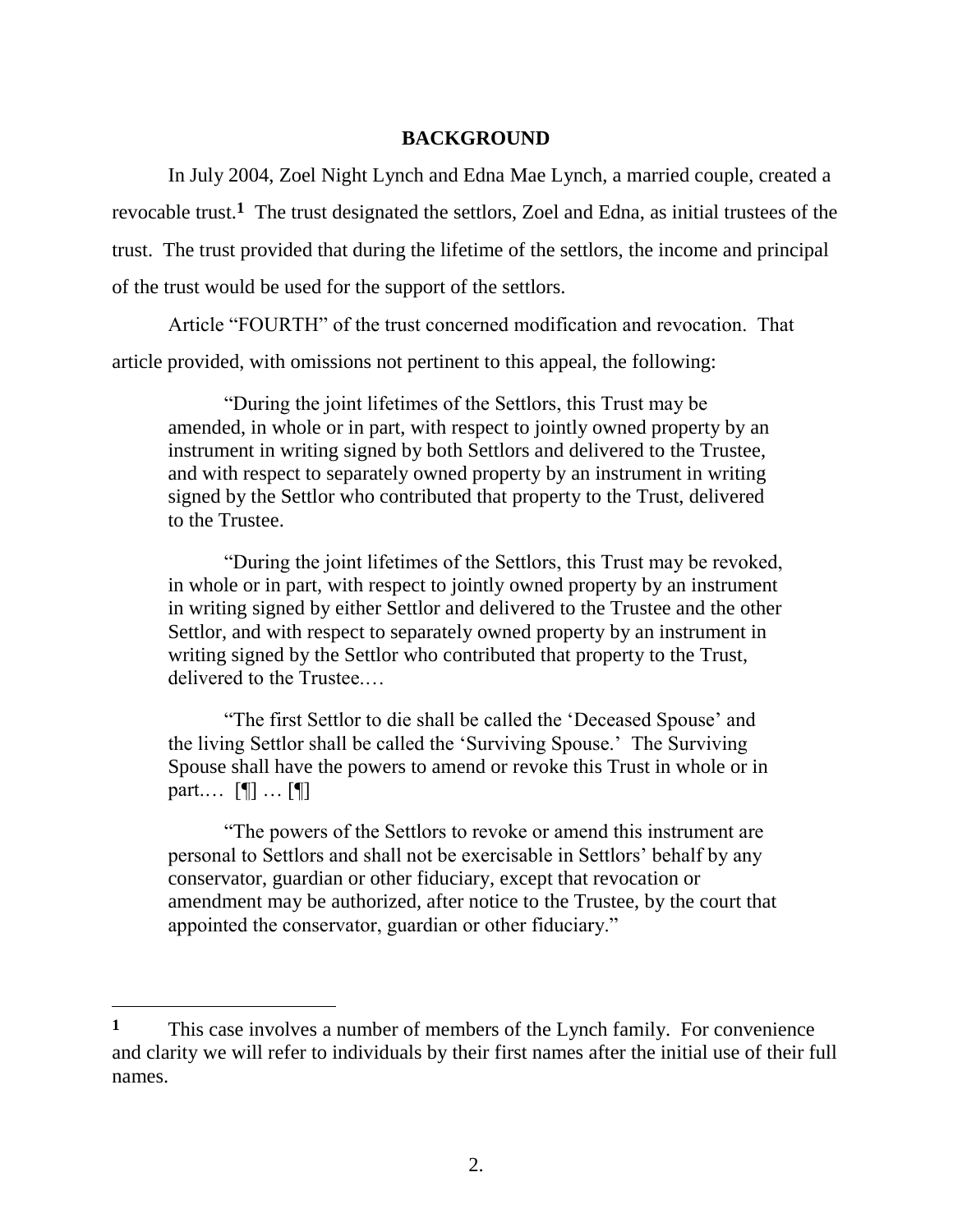Zoel and Edna had five children, David Eric Lynch, Nancy Street, Mary Jo Tirman, Judith E. King, and Thomas Francis Lynch. Thomas predeceased his parents leaving two daughters surviving, Sandra Lynch and Susan Lynch.

The original trust provided that after the death of Zoel and Edna, Nancy, Mary, Judith, and David were each to receive a distribution of \$100,000 from the trust, and Sandra and Susan were each to receive \$50,000. The remainder of the trust was to be given to David. The trust established David as successor trustee upon the death of the last settlor.

In 2005 and 2006, Zoel and Edna executed three amendments to the trust. The net result of these amendments was to bequeath four parcels of real estate to David. Both of the settlors signed these amendments and their validity is not questioned in the present proceeding.

Later in 2006, Edna suffered a severe brain injury that left her incompetent to handle her own affairs, although it does not appear that she was adjudicated incompetent.

After Edna"s injury, Zoel executed three further amendments to the trust, which are designated fourth, fifth, and sixth amendments. The fourth amendment modified the trustee designation, noting that Edna was no longer able to serve and appointed Zoel as sole trustee. The fifth amendment reduced all monetary bequests by half, so that the four children were allocated \$50,000 each and Sandra and Susan were allocated \$25,000 each. The sixth amendment further reduced the monetary bequests, allocating \$10,000 each for the children and \$5,000 each for Sandra and Susan. Each of the amendments left intact the bequest of real estate to David and the designation of David as the remainder beneficiary.

Zoel died on January 18, 2010, and Edna died on August 10, 2010. By letter from David's attorney dated October 27, 2010, the trustee gave notice concerning the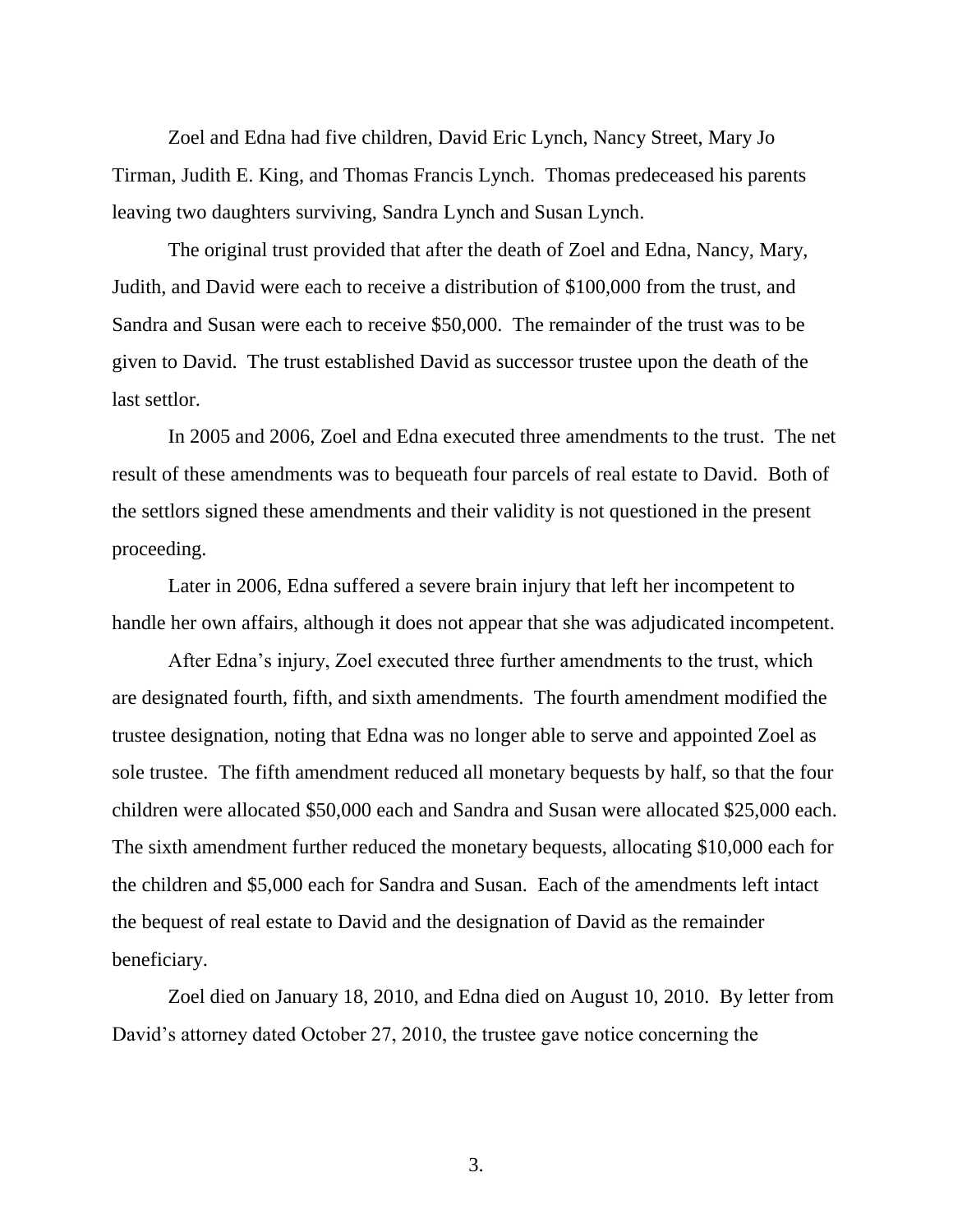administration of the trust, pursuant to Probate Code section 16061.7.**<sup>2</sup>** On February 15, 2011, Nancy, Mary, Judith, Sandra, and Susan filed the present proceeding, causing it to be served upon David. David responded to the petition as trustee of the trust "in accordance with the authority granted to him" under the trust.

Following a hearing, the trial court granted the petition and entered an order finding that the fourth, fifth, and sixth amendments to the trust were invalid and without effect on the ground that these amendments were signed by only one of the settlors in contravention of the express terms of the trust. The court confirmed that under the operative terms of the trust, real estate was to be distributed to David, \$100,000 each was to be distributed to David, Nancy, Mary, and Judith, and \$50,000 each was to be distributed to Sandra and Susan, with David receiving any remainder. David appealed. The remaining beneficiaries have appeared jointly as respondents. In the discussion that follows, we will refer to David as appellant and Nancy, Mary, Judith, Sandra, and Susan, collectively, as respondents.

#### **DISCUSSION**

In general, a revocable trust can be revoked, in whole or in part, in any manner provided in the trust instrument.  $(\S 15401, \text{subd}, (a)(1))$ . In addition, the trust may be revoked by a writing, other than a will, signed by the trustor and delivered to the trustee, unless the method of revocation provided in the trust instrument is explicitly exclusive. (§ 15401, subd. (a)(2).)

Under section 15402, unless the trust instrument provides otherwise, a revocable trust may be modified by the procedure for revocation. This appeal involves the construction of this section.

**<sup>2</sup>** All further section references are to the Probate Code unless otherwise noted.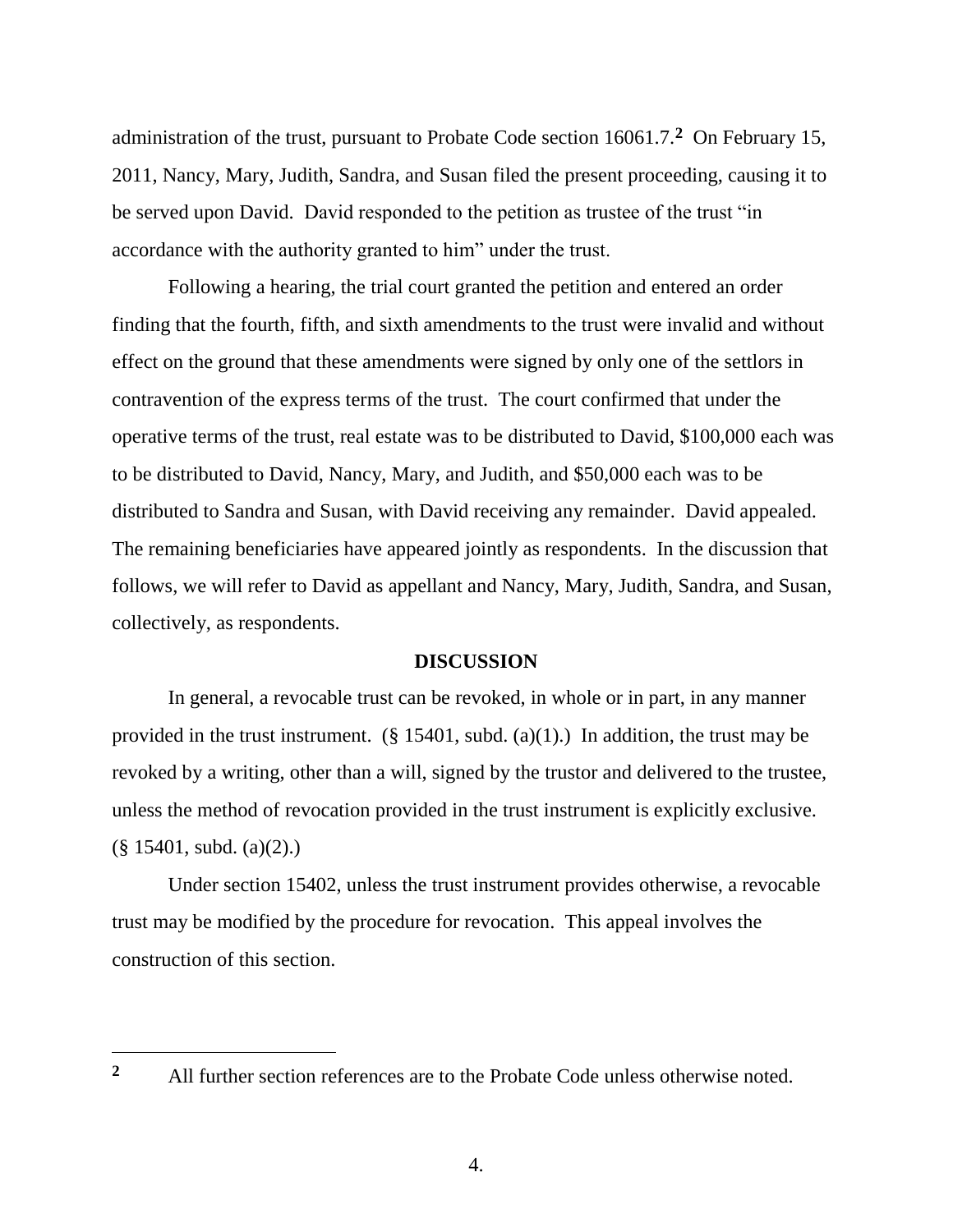The trust provides that, during the joint lifetimes of the settlors, the trust may be amended by a writing signed by both settlers and delivered to the trustee. Appellant contends that this provision, is not expressly or impliedly exclusive and therefore, Zoel alone could amend the trust by the revocation procedures set forth in section 15401. This analysis requires concluding that, under sections 15401 and 15402, no distinction exists between trust amendment provisions and trust revocation provisions. However, the genesis and language of section 15402 belie this result.

Sections 15401 and 15402 were enacted in 1986 and became operative in 1987. (*Huscher v. Wells Fargo Bank* (2004) 121 Cal.App.4th 956, 960, fn. 2 (*Huscher*).) Before that date, trust revocation was governed by former Civil Code section 2280. (*Huscher, supra,* 121 Cal.App.4th at p. 961.) However, no statute specifically addressed trust modifications. Rather, courts held that, in general, a power of revocation implied the power of modification. (*Heifetz v. Bank of America* (1957) 147 Cal.App.2d 776, 781- 782.)

Former Civil Code section 2280, as amended in 1931, provided, in part: " "Unless expressly made irrevocable by the instrument creating the trust, every voluntary trust shall be revocable by the trustor by writing filed with the trustee." " (*Huscher, supra,* 121 Cal.App.4th at p. 963.) Thus, revocability was the norm unless the trust declared itself to be irrevocable. (*Ibid*.) In contrast, before 1931, a trust could be revoked only if the trust instrument said so and only then by following the revocation method that was specified in the trust. (*Huscher, supra,* 121 Cal.App.4th at pp. 962-963.)

Over the years, the courts analyzed Civil Code section 2280 in various contexts. The court in *Huscher* reviewed this history and noted that some courts had appeared to find that the statutory revocation method prevailed (*Fernald v. Lawsten* (1938) 26 Cal.App.2d 552), while others had appeared to hold that the revocation method set forth in the trust prevailed (*Rosenauer v. Title Ins. & Trust Co.* (1973) 30 Cal.App.3d 300 (*Rosenauer*); *Hibernia Bk. v. Wells Fargo Bank* (1977) 66 Cal.App.3d 399 (*Hibernia*)).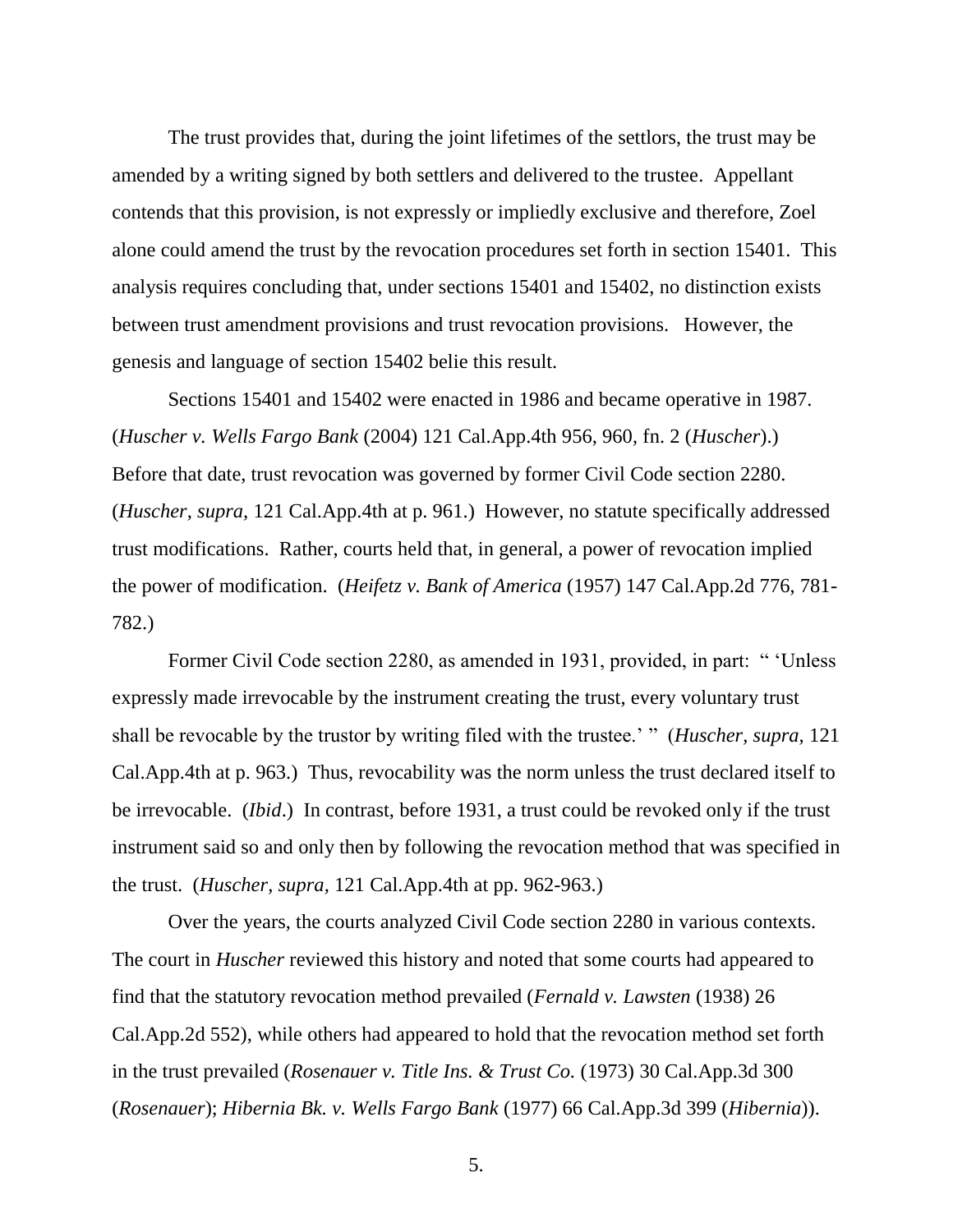The *Huscher* court was presented with a trust that was created before 1987 and thus the case was governed by the repealed Civil Code section 2280, not Probate Code sections 15401 and 15402. (*Huscher, supra,* 121 Cal.App.4th at p. 961.) Based on its review, the *Huscher* court determined that the true meaning of Civil Code section 2280 had been obscured. The court then proceeded to distill these cases and concluded that if the trust contained a revocation procedure that was either explicitly exclusive or implicitly exclusive, i.e., sufficiently detailed or specific to be considered exclusive, then the trustor was required to use that method to revoke the trust. However, if the trust's revocation procedure was not explicitly or implicitly exclusive, then the trustor could use either that method or the Civil Code section 2280 method to revoke the trust. (*Huscher, supra,* 121 Cal.App.4th at p. 970.) Since trust modifications were not governed by a separate statute, *Huscher* applied the rules governing trust revocation to trust modifications.

Before the Legislature enacted section 15401, the proposed legislation was analyzed by the California Law Revision Commission. Based on the *Rosenauer* and *Hibernia* courts' apparent findings that a trust's revocation method must prevail, the Law Revision Commission characterized section 15401 as a compromise position. According to the Law Revision Commission, section 15401 would make available the statutory method of revoking the trust except where the trust instrument explicitly made exclusive the method of revocation specified in the trust. (Selected 1986 Trust and Probate Legislation (Dec. 1986) 18 Cal. Law Revision Com. Rep. (1986) pp. 1270-1271.) Thus, with respect to revocation, the Legislature adopted the essence of the *Huscher* court's analysis.

The language of section 15401, subdivision (a), confirms this conclusion. That section provides:

"(a) A trust that is revocable by the settlor may be revoked in whole or in part by any of the following methods: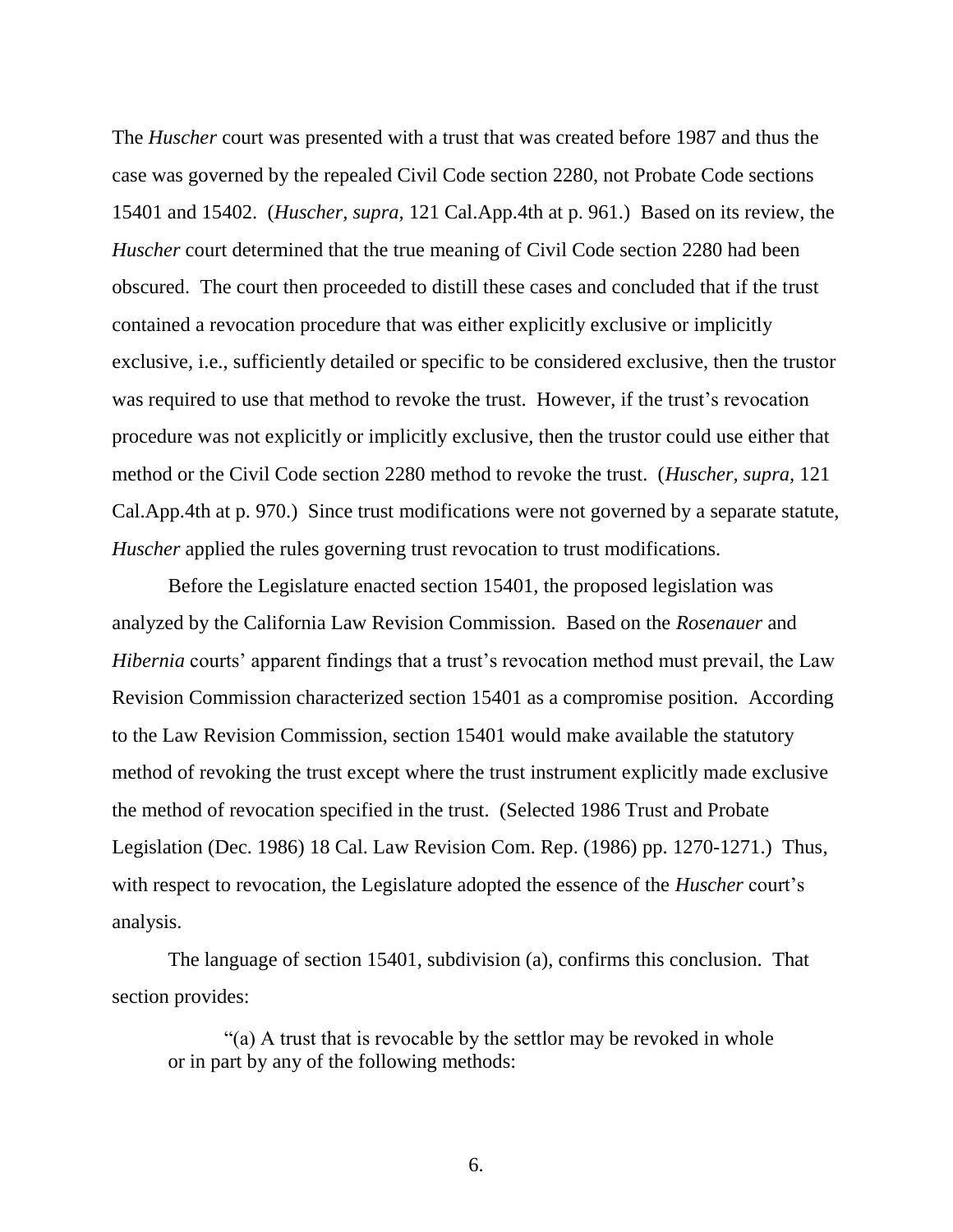"(1) By compliance with any method of revocation provided in the trust instrument.

"(2) By a writing (other than a will) signed by the settlor and delivered to the trustee during the lifetime of the settlor. *If the trust instrument explicitly makes the method of revocation provided in the trust instrument the exclusive method of revocation, the trust may not be revoked pursuant to this paragraph*." (Italics added.)

Relying on *Huscher*, appellant argues that, because the trust did not explicitly make the method of modification exclusive, Zoel had the power to modify the trust by the procedure for revocation, i.e., one signature was sufficient to amend the trust. However, *Huscher* was applying the pre-1986 law. At that time, there was no statute addressing modification. Rather, the rules on revocation were applied to modification by implication. Under current law, trust modification is governed by section 15402. Accordingly, *Huscher* does not provide authority for appellant's position.

Section 15402 states: "Unless the trust instrument provides otherwise, if a trust is revocable by the settlor, the settlor may modify the trust by the procedure for revocation." Thus, if the trust instrument is silent on modification, the trust may be modified in the same manner in which it could be revoked, either statutorily or as provided in the trust instrument. In that case, the trust instrument does not *provide otherwise*. Here, however, the trust instrument specifies how the trust is to be modified. Therefore, we must interpret the phrase "unless the trust instrument provides otherwise" in this context.

In construing section 15402, we begin with its plain language, affording the words their ordinary and usual meaning. (*Vasquez v. State of California* (2008) 45 Cal.4th 243, 251.) The words the Legislature chose to enact are the most reliable indicator of its intent. (*Ibid*.) At the same time, we do not interpret the statute in a manner that renders any language mere surplusage. The words must be construed in context and in light of the nature and purpose of the statute. (*Kotler v. Alma Lodge* (1998) 63 Cal.App.4th 1381, 1390-1391.) Further, we will apply common sense to the language at issue and interpret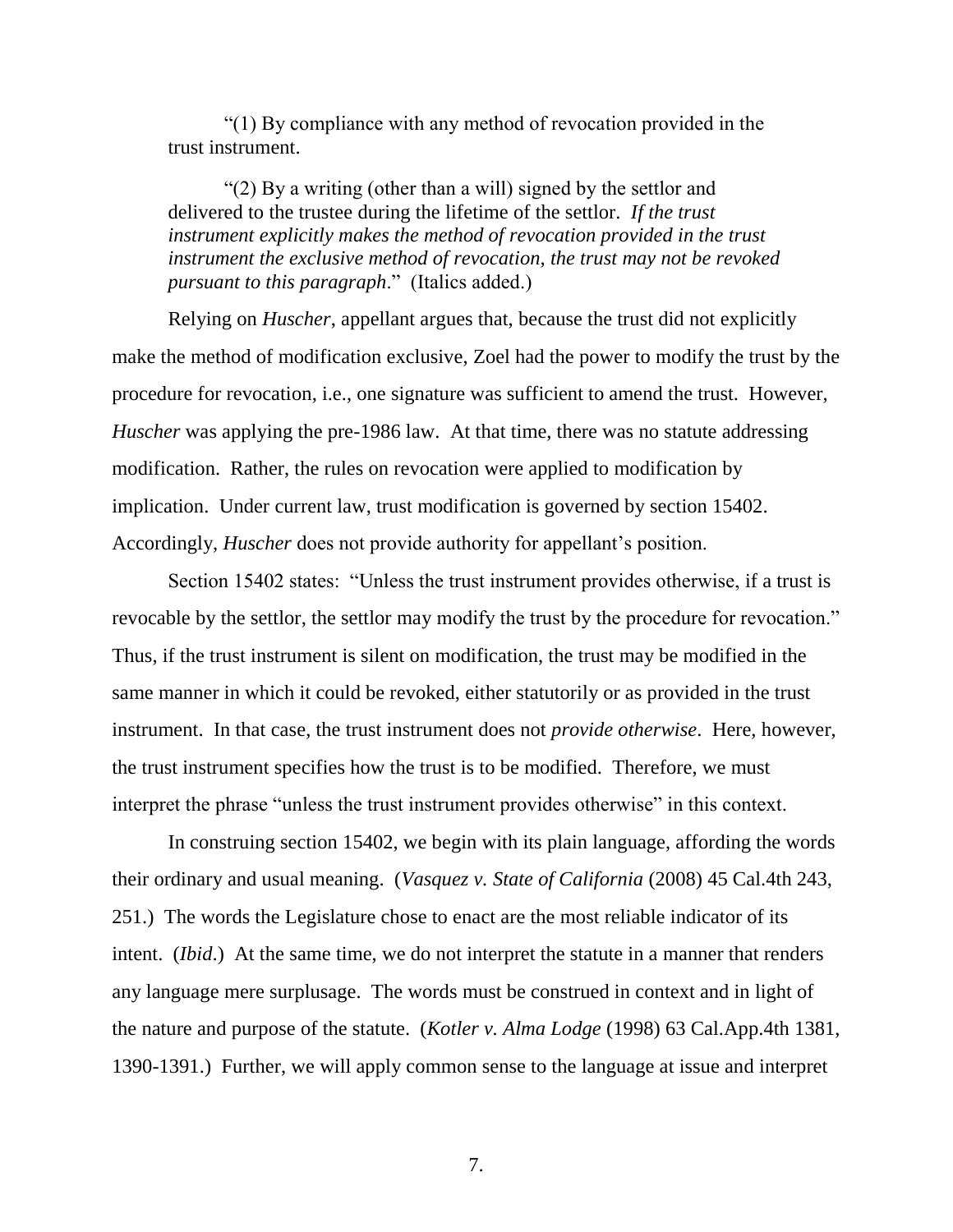the statute to make it workable and reasonable. (*Wasatch Property Management v. Degrate* (2005) 35 Cal.4th 1111, 1122.)

The qualification "unless the trust instrument provides otherwise," indicates that if any modification method is specified in the trust, that method must be used to amend the trust. As noted by the court in *Conservatorship of Irvine* (1995) 40 Cal.App.4th 1334, 1344 "section 15402 recognizes a trustor may bind himself or herself to a specific method of modification or amendment of a trust by including that specific method in the trust agreement."

Before 1986, courts applied the rules governing trust revocations to trust modifications. However, when the Legislature enacted sections 15401 and 15402, it differentiated between trust revocations and modifications. This indicates that the Legislature no longer intended the same rules to apply to both revocation and modification.

If we were to adopt appellant's position and hold that a trust may be modified by the revocation procedures set forth in section 15401 unless the trust explicitly provides that the stated modification method is exclusive, section 15402 would become surplusage. Rather than enacting section 15402, the Legislature could have combined revocation and modification into one statute. Moreover, as is evident from section 15401, the Legislature knew how to limit the exclusivity of a revocation method provided in a trust and chose not to impose such a limitation on modifications in section 15402.**<sup>3</sup>**

**<sup>3</sup>** The dissent relies on the California Law Revision Commission comments regarding trust *revocation* under section 15401. The dissent then assumes that the Legislature intended the same rules to apply to trust modification under section 15402, despite the Legislature's use of different statutory language. The dissent further relies on the *Huscher* court's observation that "Under the current law, the statutory procedure for modifying a trust can be used unless the trust provides a modification procedure and explicitly makes that method exclusive." (*Huscher, supra,* 121 Cal.App.4th at p. 967.) However, this conclusion is dicta and is not supported by an analysis of section 15402. Accordingly, it is not persuasive. In fact, the *Huscher* court acknowledges that its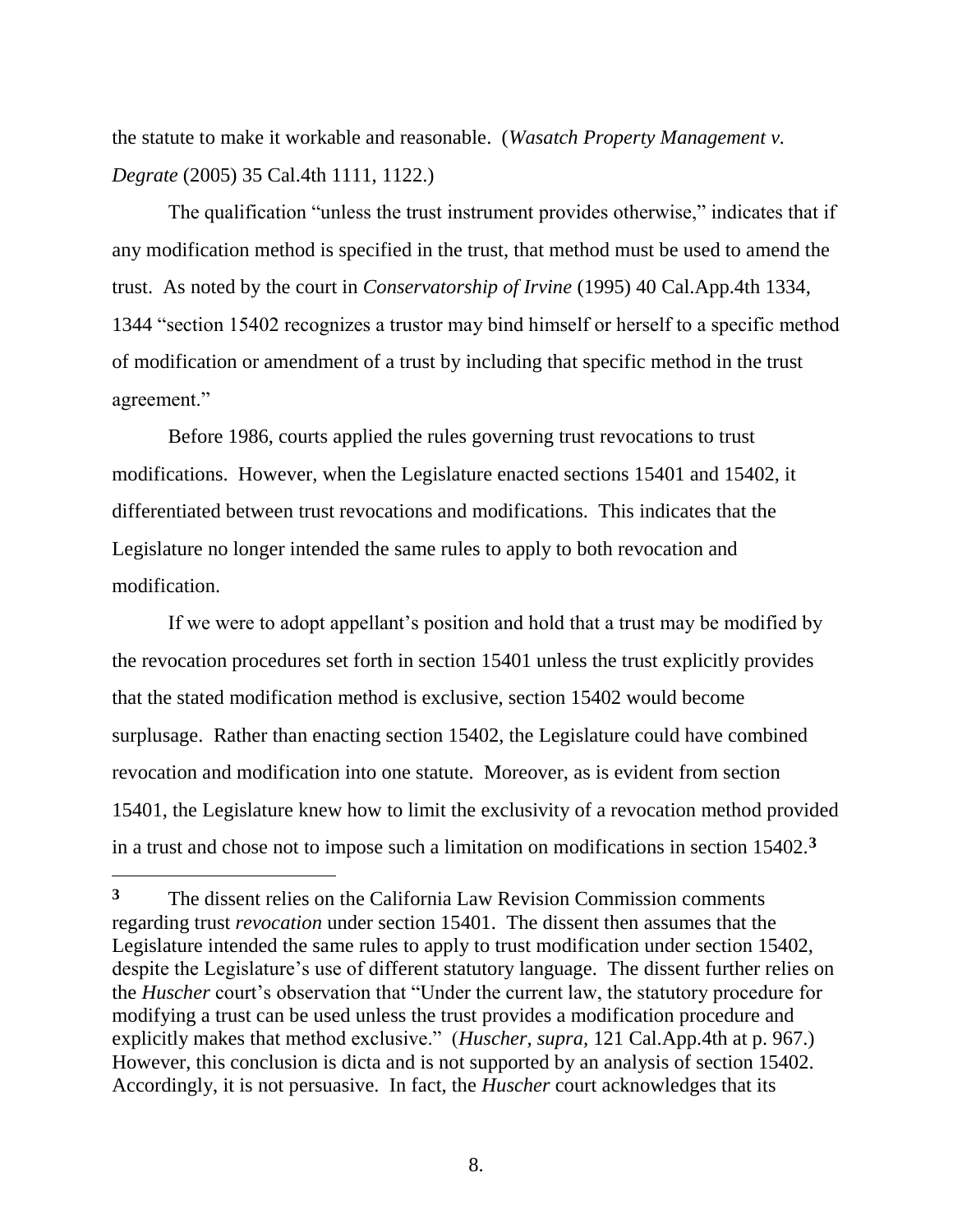Therefore, in this case, to be effective, the amendments needed to be signed by both Zoel and Edna.**<sup>4</sup>** The trust specified a modification method and thus, under section 15402 the trust could only be amended in that manner. The settlors bound themselves to a specific method of modification. If we were to hold otherwise, especially where, as here, the amendment provision is more restrictive than the revocation provision, we would cause the amendment provision to become superfluous and would thereby thwart the settlors" intent.**<sup>5</sup>**

#### **DISPOSITION**

The motion to dismiss the appeal is denied. The order is affirmed. Costs on appeal are awarded to respondents.

LEVY, Acting P.J.

\_\_\_\_\_\_\_\_\_\_\_\_\_\_\_\_\_\_\_\_\_

I CONCUR:

DAWSON, J.

\_\_\_\_\_\_\_\_\_\_\_\_\_\_\_\_\_\_\_\_\_

holding is only important to trusts created before July 1, 1987. (*Huscher, supra,* 121 Cal.App.4th at p. 961, fn. 4.)

**<sup>4</sup>** We recognize that, due to Edna"s incompetence, Edna could not execute a trust amendment. However, as recited above, the trust instrument provided a remedy for this situation. If a conservator or guardian had been appointed for Edna, the court that appointed the guardian or conservator could have authorized a trust amendment.

**<sup>5</sup>** Respondents have filed a motion to dismiss this appeal, based on arguments concerning the limited authority of appellant as trustee under the trust instrument. By previous order, this court deferred that motion pending consideration of the appeal on its merits. As respondents acknowledge in their brief, the Court of Appeal has discretion to treat the appeal as having been taken in the appellant"s individual capacity, where the trustee also has a beneficial interest in the trust. (See *Graham v. Lenzi* (1995) 37 Cal.App.4th 248, 254.) That is the case here. Accordingly, we deny the motion to dismiss the appeal and deem appellant to be proceeding in his individual capacity as a beneficiary of the trust.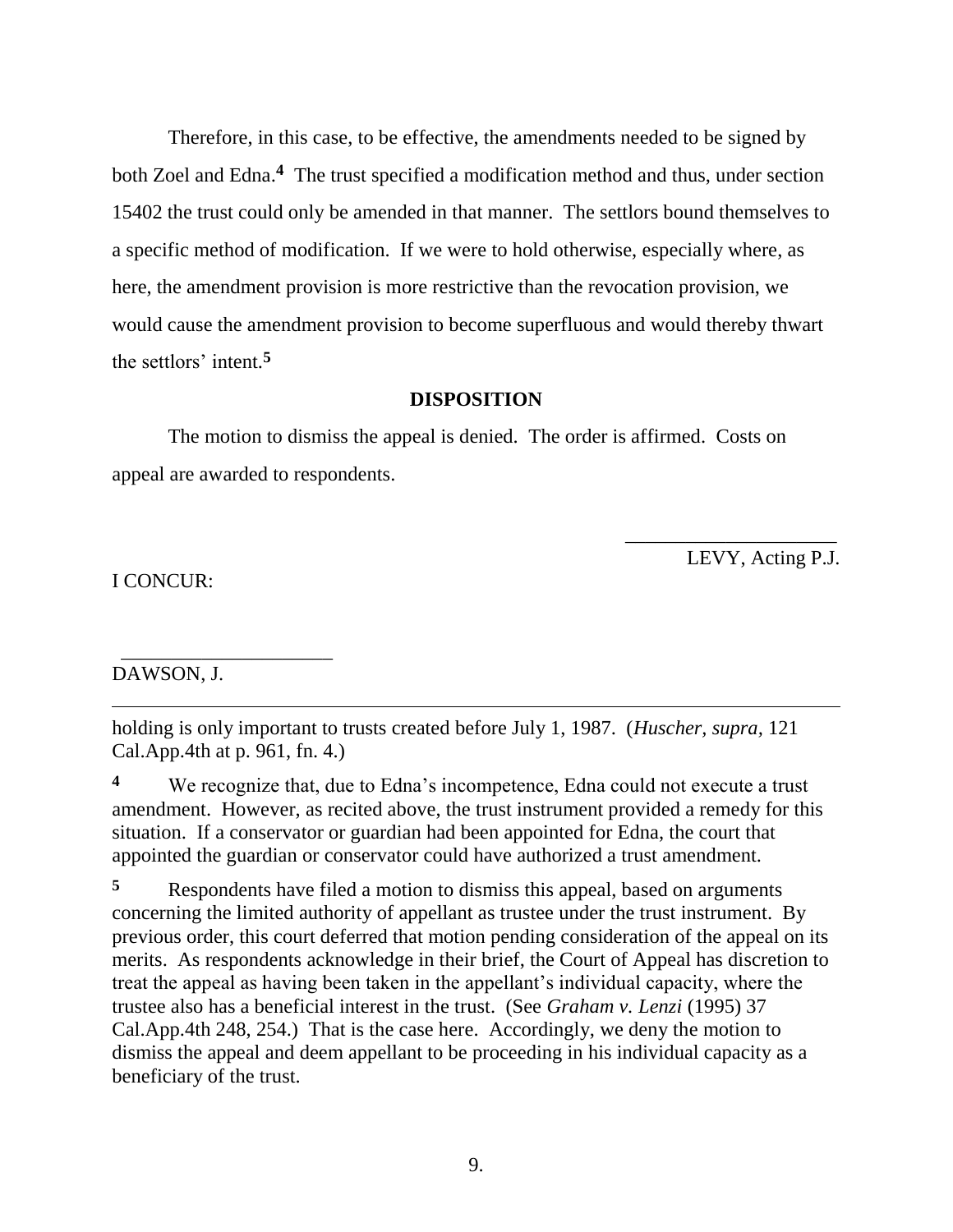#### **DETJEN, J.**

I respectfully dissent.

The majority holds that under Probate Code section 15402, if a trust instrument states any method for modification of a trust, that method is the exclusive method by which the trust may be amended.<sup>1</sup> Because I conclude that section 15402 permits modification by the method established in section 15401, subdivision (a)(2), unless that method is explicitly excluded by the terms of the trust, I respectfully disagree with the majority.

If there had been a statute governing modification of trusts in existence prior to the 1987 revision of the Probate Code, an interpretation such as the majority"s interpretation of section 15402 would have had some support in case law. (See *Rosenauer v. Title Ins. & Trust Co.* (1973) 30 Cal.App.3d 300, 301, 304; see also *Hibernia Bk. v. Wells Fargo Bank* (1977) 66 Cal.App.3d 399, 404.)**<sup>2</sup>** Sections 15401 and 15402 were not enacted, however, to reflect that case law. They were enacted in response to a perceived need to move away from such a restrictive interpretation.

In 1985, the California Law Revision Commission (Commission) looked toward submitting a number of recommendations to the Legislature regarding the law of probate. (See Annual Report, March 1985, 18 Cal. Law Revision Com. Rep. (1986) p. 3.) During 1986, the Commission devoted its further attention to the preparation of a new Probate Code for introduction at the 1987 legislative session. (See Annual Report, December

**<sup>1</sup>** All further statutory references are to the Probate Code unless otherwise noted.

**<sup>2</sup>** "Not until Probate Code sections 15401 and 15402 were enacted did the Legislature provide a statutory procedure for modifying a trust. Even so, cases interpreting [former Civil Code] section 2280 recognized that the right to revoke included an implied right to modify. Accordingly, cases concerning trust revocation procedures apply with equal force in the trust modification context. [Citation.]" (*Huscher v. Wells Fargo Bank* (2004) 121 Cal.App.4th 956, 962, fn. 5 (*Huscher*).)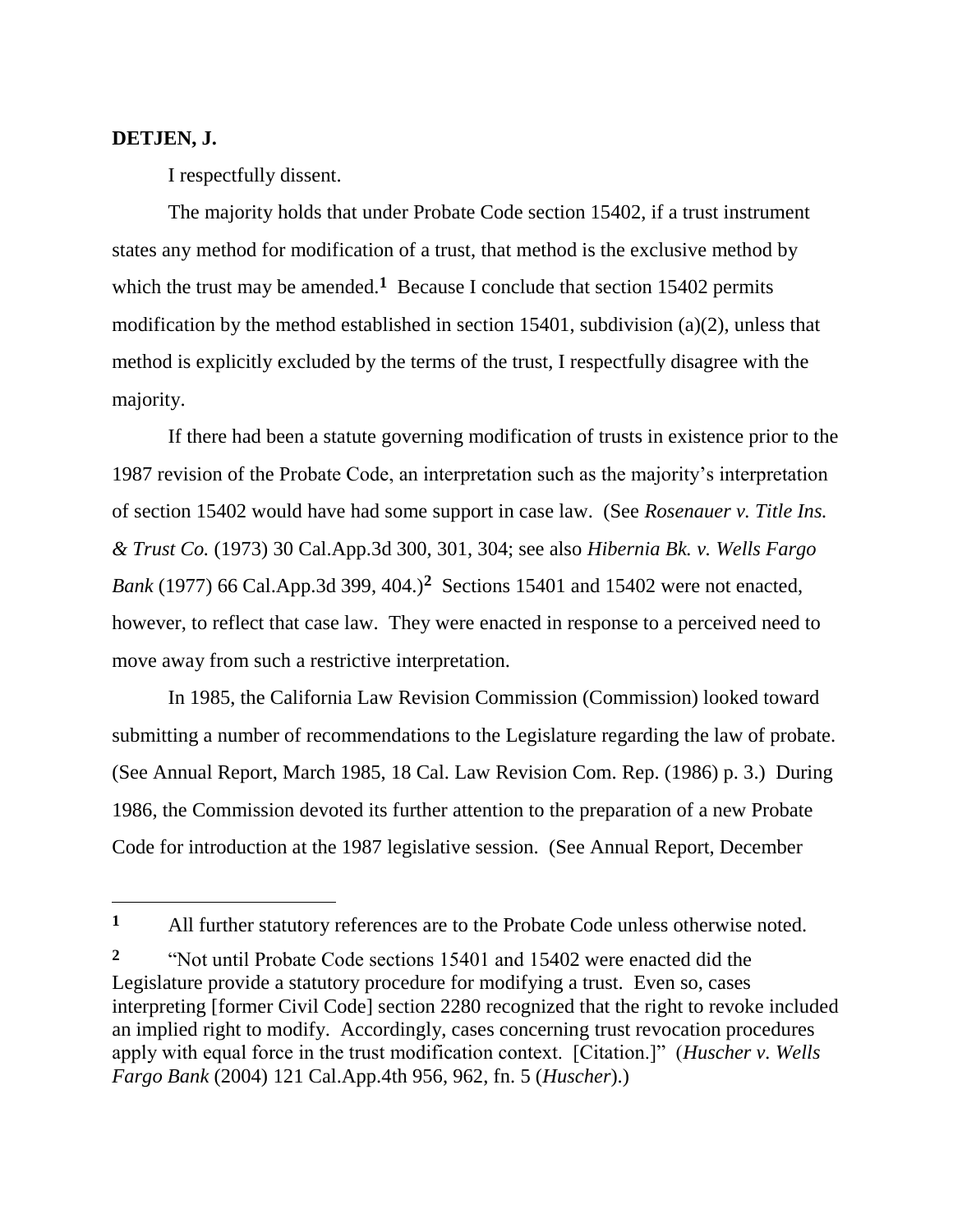1985, 18 Cal. Law Revision Com. Rep., *supra,* p. 203.) In the area of modification and revocation of trusts, the proposed law (enacted in section 15401) retained the rule that "a trust [was] revocable unless it [was] made irrevocable by the trust instrument," and made "clear that a revocable trust may be revoked in the manner provided by statute …, unless a manner specified in the trust [was] made exclusive." (Recommendation Proposing the Trust Law, 18 Cal. Law Revision Com. Rep., *supra,* p. 1213.) The Commission wanted the trust to be a "flexible mechanism." (*Id*. at p. 1268.) "Even the [trust] drafter"s best efforts may not provide the appropriate degree of flexibility, and some persons who draft trust instruments do not have the expertise needed to fashion an instrument that responds to the changing needs, values, and circumstances of the settlor and the beneficiaries.… Restrictive features of a trust may come to be viewed as too restraining in the face of the interest in free alienability of property." (*Ibid*., fn. omitted.)

The Commission recognized the prior case law that "where the trust instrument prescribes a method of revocation, the prescribed procedure must be followed rather than the statutory method." (Recommendation Proposing the Trust Law, 18 Cal. Law Revision Com. Rep., *supra,* p. 1270.) The Commission balanced two competing interests: "This rule has been defended on the grounds that the settlor may wish to establish a more complicated manner of revocation than that provided by statute where there is a concern about "future senility or future undue influence while in a weakened condition." [Fn. omitted.] On the other hand, the case-law rule may be criticized as defeating the clear intention of the settlor who attempts to revoke a revocable trust by the statutory method, in circumstances that do not involve undue influence or a lack of capacity. In fact, the settlor may have forgotten about the method provided in the trust, or may not be aware of the case-law rule." (*Id*. at pp. 1270-1271.)

To allow a settlor the power to "establish a more protective revocation scheme, but also honor[] the settlor"s intention where the intent to make the scheme exclusive is not

2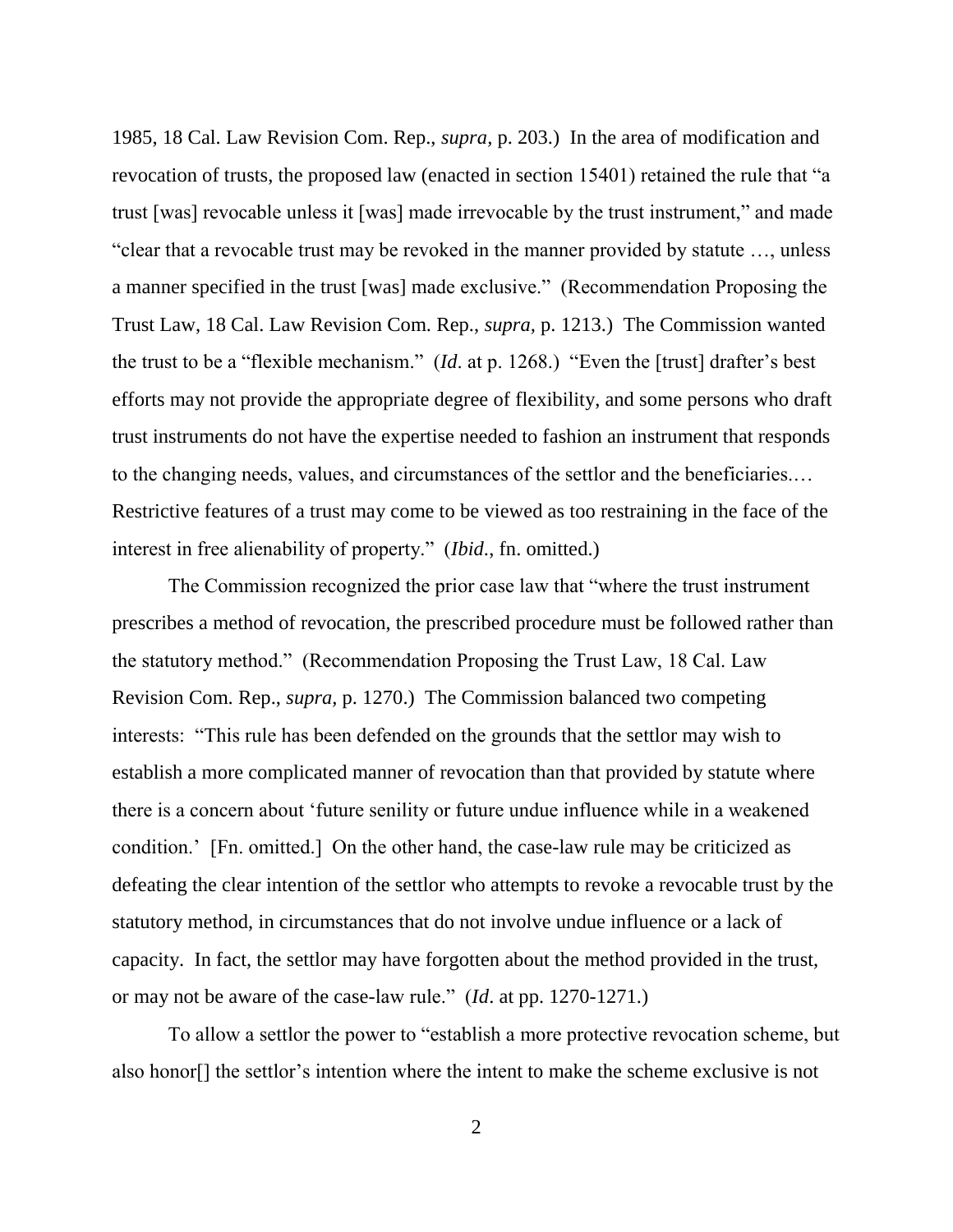expressed in the trust instrument," the Commission adopted "a compromise position … [making] available the statutory method of revoking by delivery of a written instrument to the trustee during the settlor"s lifetime except where the trust instrument explicitly makes exclusive the method of revocation specified in the trust." (Recommendation Proposing the Trust Law, 18 Cal. Law Revision Com. Rep., *supra,* p. 1271.) Thus, the 1987 adoption of section 15401 in the terms proposed by the Commission reflected a clear legislative choice to change the existing law in favor of permitting greater flexibility for the settlor, and rejecting the rule that the majority here asserts, which would designate a method of modification as exclusive simply because it has been set forth in the trust instrument.

As previously noted, prior to 1987, modification of a trust was viewed as merely one aspect of the more inclusive power to revoke a trust. (See *Huscher, supra,* 121 Cal.App.4th at p. 962, fn. 5.) In recommending the 1987 revisions to the law of trusts, however, the Commission set forth explicitly the nature of the implied power of modification: "Under general principles the settlor, or other person holding the power to revoke, may modify as well as terminate a revocable trust. [Fn. omitted.] The proposed law codifies this rule and also makes clear that the method of modification is the same as the method of termination, barring a contrary provision in the trust." (Recommendation Proposing the Trust Law, 18 Cal. Law Revision Com. Rep., *supra,* p. 1271.)

In summary, section 15401 was written specifically to change the restrictive rule adopted in *Rosenauer v. Title Ins. & Trust Co., supra,* 30 Cal.App.3d at page 304. (Cal. Law. Revision Com. com., 54 West's Ann. Prob. Code (1991 ed.) foll. § 15401, p. 571.) And section 15402 was added, not to establish a different rule from section 15401, as the majority asserts (maj. opn. at pp. 7-8), but in order to adopt the same flexible rule for modifications as for revocations unless "bar[red]" by "a contrary provision in the trust" (Recommendation Proposing the Trust Law, 18 Cal. Law Revision Com. Rep., *supra,*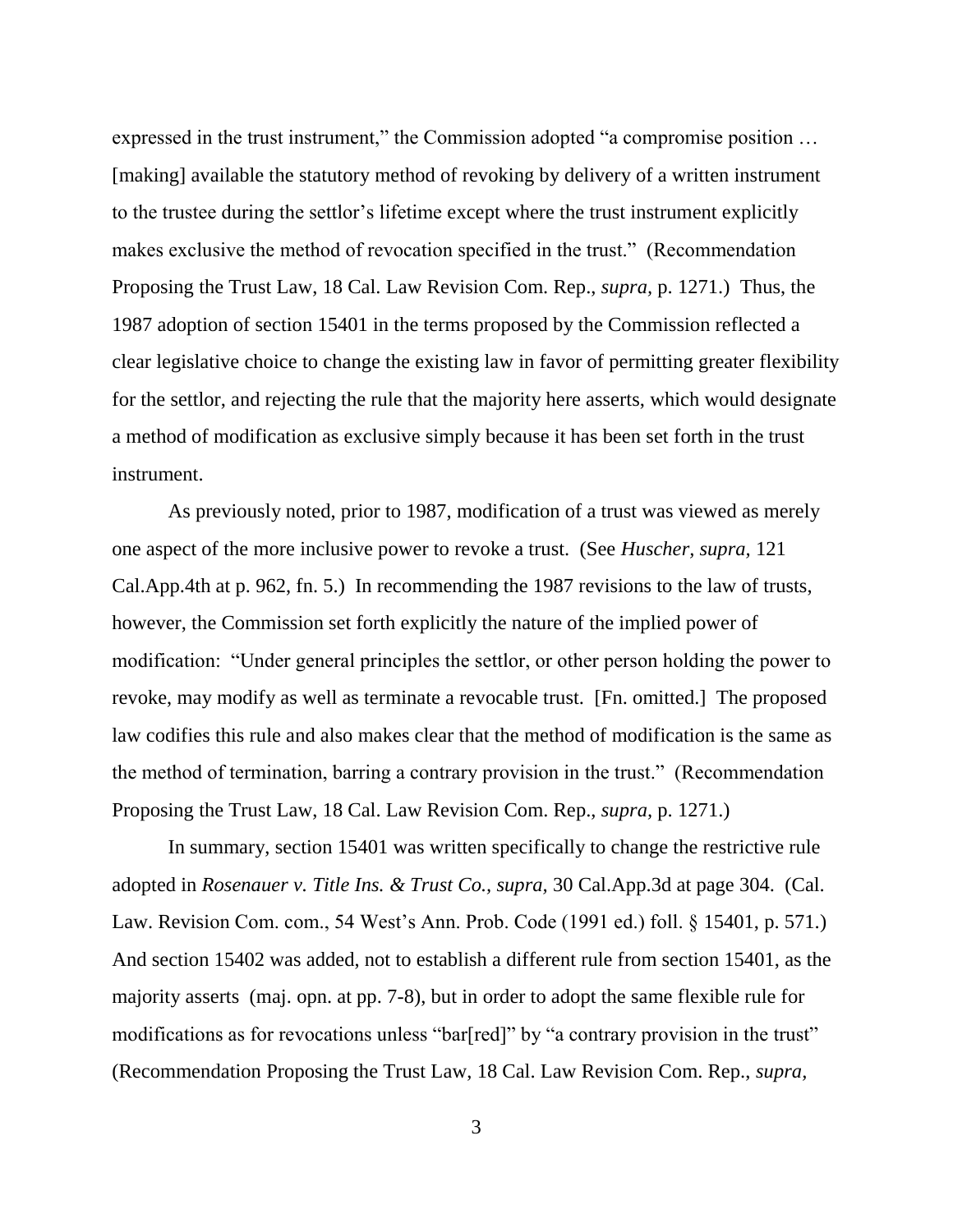p. 1271) or, in the language of statute, "[u]nless the trust instrument provides otherwise." (§ 15402.) Section 15401 replaced former Civil Code section 2280. Section 15402 did not replace another statute, since the power to modify was only an implied power not found in a separate statute prior to the 1987 revisions. Nothing in the Commission's comments on sections 15401 and 15402 supports the position that, even though *Rosenauer v. Title Ins. & Trust Co., supra,* 30 Cal.App.3d at page 304, should not apply to revocations (§ 15401), it should, as the majority asserts, apply to modifications under section 15402.

The *Huscher* court reached this same conclusion and rejected the conclusion reached by the majority in the present case. (See *Huscher, supra,* 121 Cal.App.4th at p. 967.) As the majority notes, the *Huscher* court was examining a trust instrument that was signed in 1983, when former Civil Code section 2280 was in effect. (*Huscher*, *supra*, 121 Cal.App.4th at p. 959.) In its analysis on the issue of the law of trust modifications, however, *Huscher* examined both former Civil Code section 2280 and the current law, section 15402. (See *Huscher*, *supra*, 121 Cal.App.4th at pp. 960-963.) *Huscher* reviewed the decision in *Conservatorship of Irvine* (1995) 40 Cal.App.4th 1334, 1344-1345 (*Irvine*), a case that did apply section 15402. The position taken by the majority in the present case was one of the propositions offered by *Irvine*. **3** *Huscher* did not, however, conclude that such a proposition was consistent with the language of section 15402. Instead, *Huscher* specifically stated, in reference to section 15402, "[u]nder the current law, the statutory procedure for modifying a trust can be used unless the trust provides a modification procedure and explicitly makes that method exclusive." (*Huscher, supra,* 121 Cal.App.4th at p. 967.)

**<sup>3</sup>** "*Irvine* … [offered] a farrago of seemingly inconsistent propositions: … (2) if a trust instrument provides a method of revocation or modification, that method thereby becomes exclusive …." (*Huscher, supra,* 121 Cal.App.4th at p. 966.)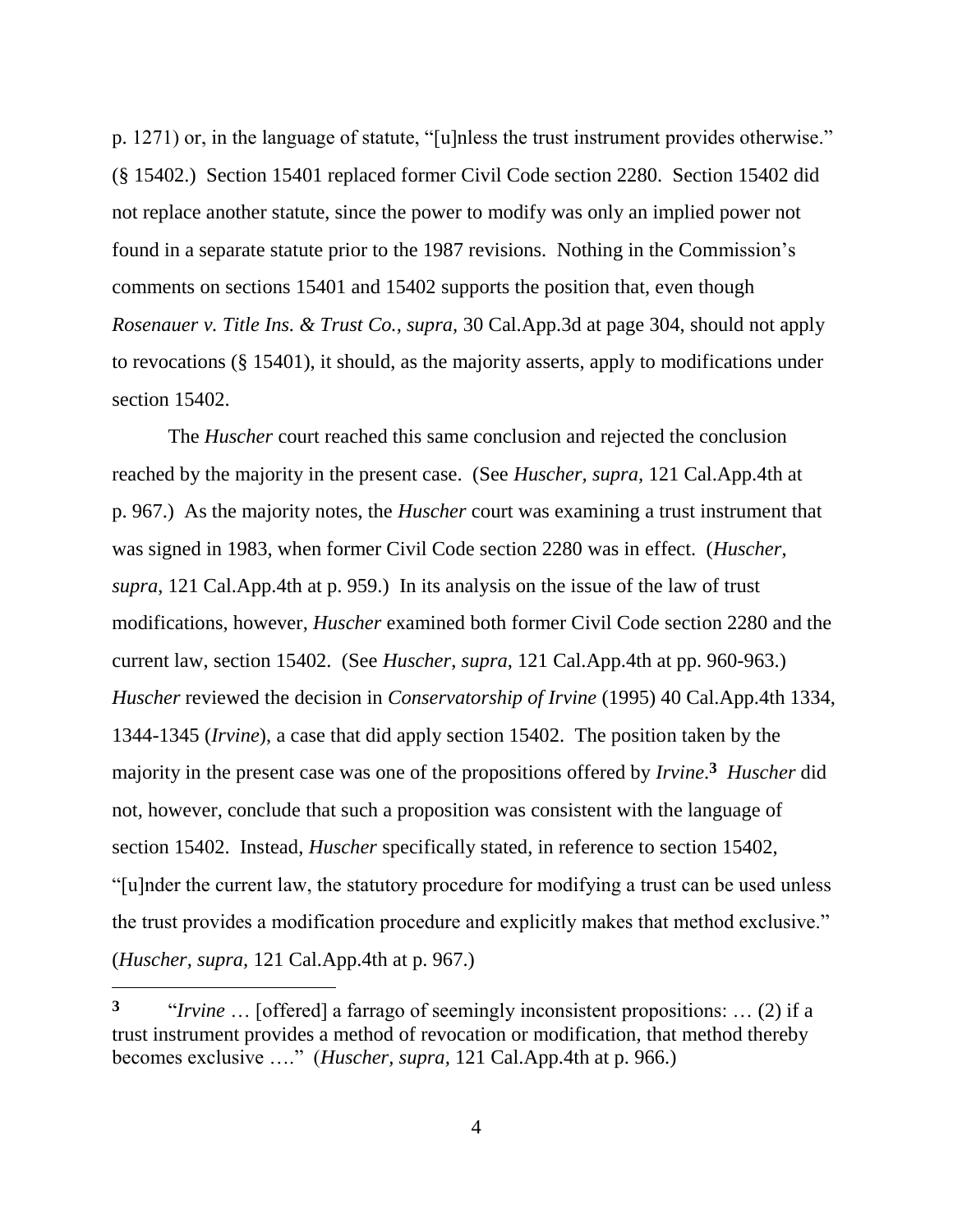The trust instrument in *Huscher* provided that the trustor ""may at any time amend any of the terms of [the] trust by an instrument in writing signed by the Trustor and the Trustee."" (*Huscher*, *supra*, 121 Cal.App.4th at p. 972.) The *Huscher* court found that this provision did not provide explicit exclusivity, that is, the language did not expressly preclude the settlor from using alternate statutory methods to modify the trust instrument. (*Ibid*.)**<sup>4</sup>** The modification provision in the present case is similarly non-exclusive.**<sup>5</sup>**

In *Masry v. Masry* (2008) 166 Cal.App.4th 738 (*Masry*), the court addressed a trust revocation that was executed in compliance with section 15401, subdivision (a)(2), but not in compliance with the method provided in the trust instrument. The *Masry* court cited to the point made in *Huscher* that ""a modification method is explicitly exclusive when the trust instrument directly and unambiguously states that the procedure is the exclusive one"" and concluded that such reasoning applied to revocation. (*Masry, supra,*  166 Cal.App.4th at p. 742.) The *Masry* court found no explicit exclusivity in the following trust provision: ""Each of the Trustors hereby reserves the right and power to revoke this Trust, in whole or in part, from time to time during their joint lifetimes, by written direction delivered to the other Trustor and to the Trustee."" (*Id*. at p. 740.)

Just as in *Huscher* and *Masry*, the amendment language used here in article "FOURTH" of the trust instrument did not explicitly exclude use of the alternative statutory method for modification or revision. I am, therefore, of the opinion that Zoel

**<sup>4</sup>** It similarly found the language was not implicitly exclusive, an issue that existed under former Civil Code section 2280 but that does not exist under the *Huscher* court's interpretation of section 15402. (See *Huscher, supra,* 121 Cal.App.4th at pp. 968, 972.)

**<sup>5</sup>** The language in this trust is: "[T]his Trust may be amended, in whole or in part, with respect to jointly owned property by an instrument in writing signed by both Settlors and delivered to the Trustee, and with respect to separately owned property by an instrument in writing signed by the Settlor who contributed that property to the Trust, delivered to the Trustee."